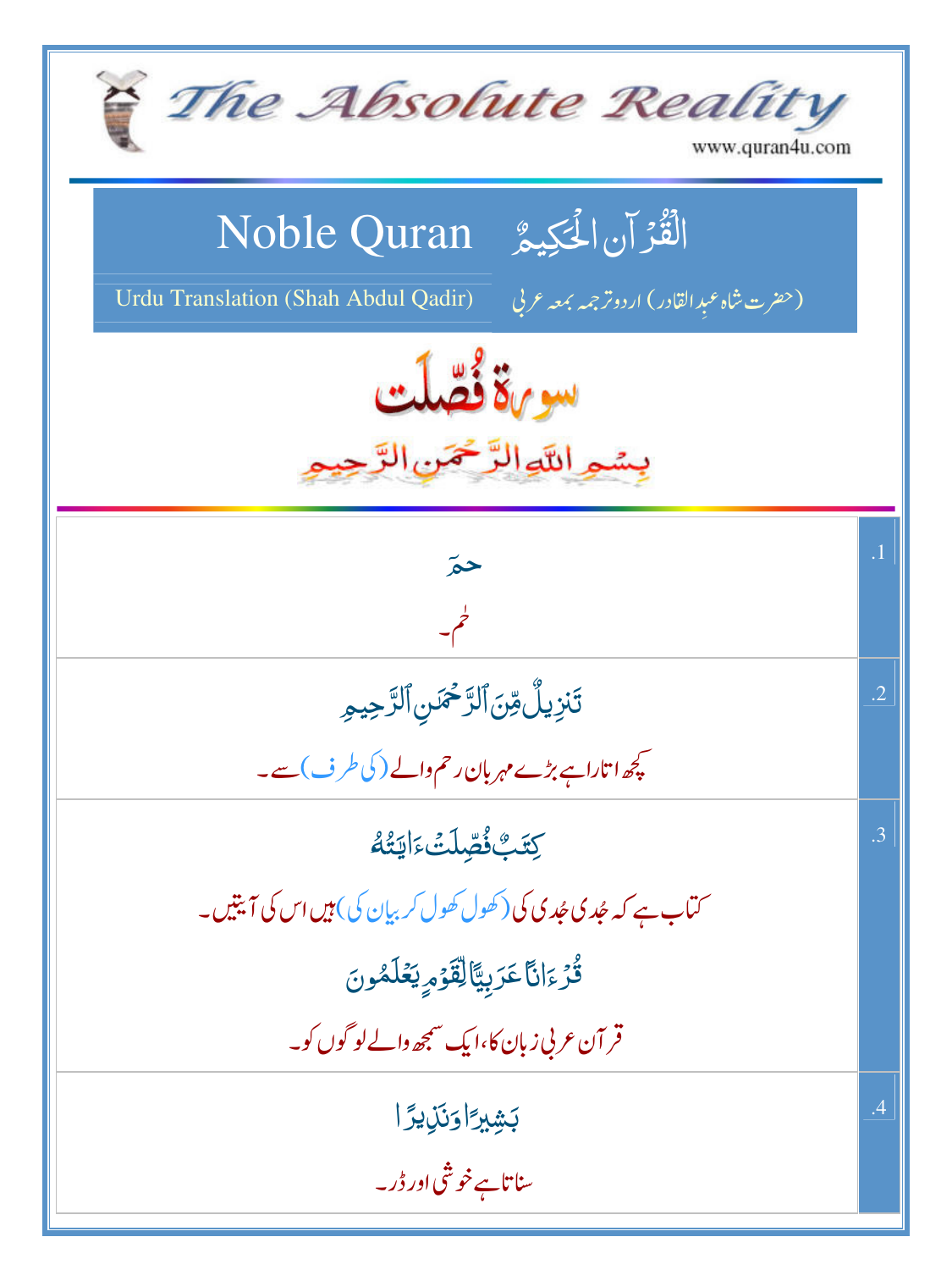| فَأَعْرَضَأَكْثَرُهُمْ فَهُمُرَلَايَسْمَعُونَ                                                                                 |                 |
|-------------------------------------------------------------------------------------------------------------------------------|-----------------|
| پھر دھیان نہ لائےوہ لوگ، پھر وہ نہیں سنتے۔                                                                                    |                 |
| وَقَالُواْقُلُوبُنَافِيَٓأَكِنَّةٍمِّمَّاتَدُعُونَآ إِلَيۡهِ                                                                  | $.5\,$          |
| اور کہتے ہیں ہمارے دل غلاف میں ہیں اس بات سے، جس طرف تو ہم کو بلا تاہے،                                                       |                 |
| وَفِيَّ اذَانِنَا وَقَرَّ وَمِنْ بَيْنِنَا وَبَيْنِكَ حِجَابٌ                                                                 |                 |
| اور ہمارے کانوں میں بو جھ ہے (بہرے ہیں )،اور ہمارے تمہارے پیچ میں اوٹ (پر دہ حائل ) ہے،                                       |                 |
| فَأَعۡمَلۡ إِنَّنَاعَمِلُونَ                                                                                                  |                 |
| سوتواپناکام کر ہم اپناکام کرتے ہیں۔                                                                                           |                 |
| <u>ػؙڶٙٳ</u> ۥٙٙۜ۠ٙۿٵٙٲؘٮۧٲٛڹۺؘڒ۠ۊؚؿ۬ڶػ۠ؽٙ؉ٟۅڿؘٳٙٳڶٵۧ <sup>ڲ</sup> ۿٵۧٳؚڶۿػ۠ؽٙٳؚڶڡؓۏ۬ڂٟڹۨ۠                                    | .6              |
| تو <sub>کہہ</sub> ، میں بھی آدمی ہوں جیسے تم، حکم آ تا(و <sup>حی</sup> آتی) ہے مجھ کو کہ تم پر بند گی ایک حاکم(معبود) کی ہے ، |                 |
| ۏ <i>ٙ</i> ٲۺۘٙؾٙقؚۑڡ۠ۏٲٳٳؽٙۅؚۏٲۺؾؘۼ۬ڣۯۅؖؖڴ                                                                                   |                 |
| سوسید ھے رہو اسکی طرف اور اس سے گناہ بخشواؤ۔                                                                                  |                 |
| <b>وَوَيُّلُّ</b> لِلْمُشْرِكِينَ                                                                                             |                 |
| اور خرابی ہے شریک والوں (مشر کوں) کو۔                                                                                         |                 |
| ٱلَّٰٓڹۣ؈ؘۣٳٲؽ۠ۯؚٙٞٞڷۏڹۘٱڶڗۘ۠ۜٙۜ؎ؘٷۊؘۏۿۄؠٲ۠ڷٲٚڿڒۊۿؽ؏ػڣۯۄڹ                                                                     | $\overline{.7}$ |
| جو نہیں دیتے ز کوۃ،اور وہ آخرت سے منکر ہیں۔                                                                                   |                 |
|                                                                                                                               |                 |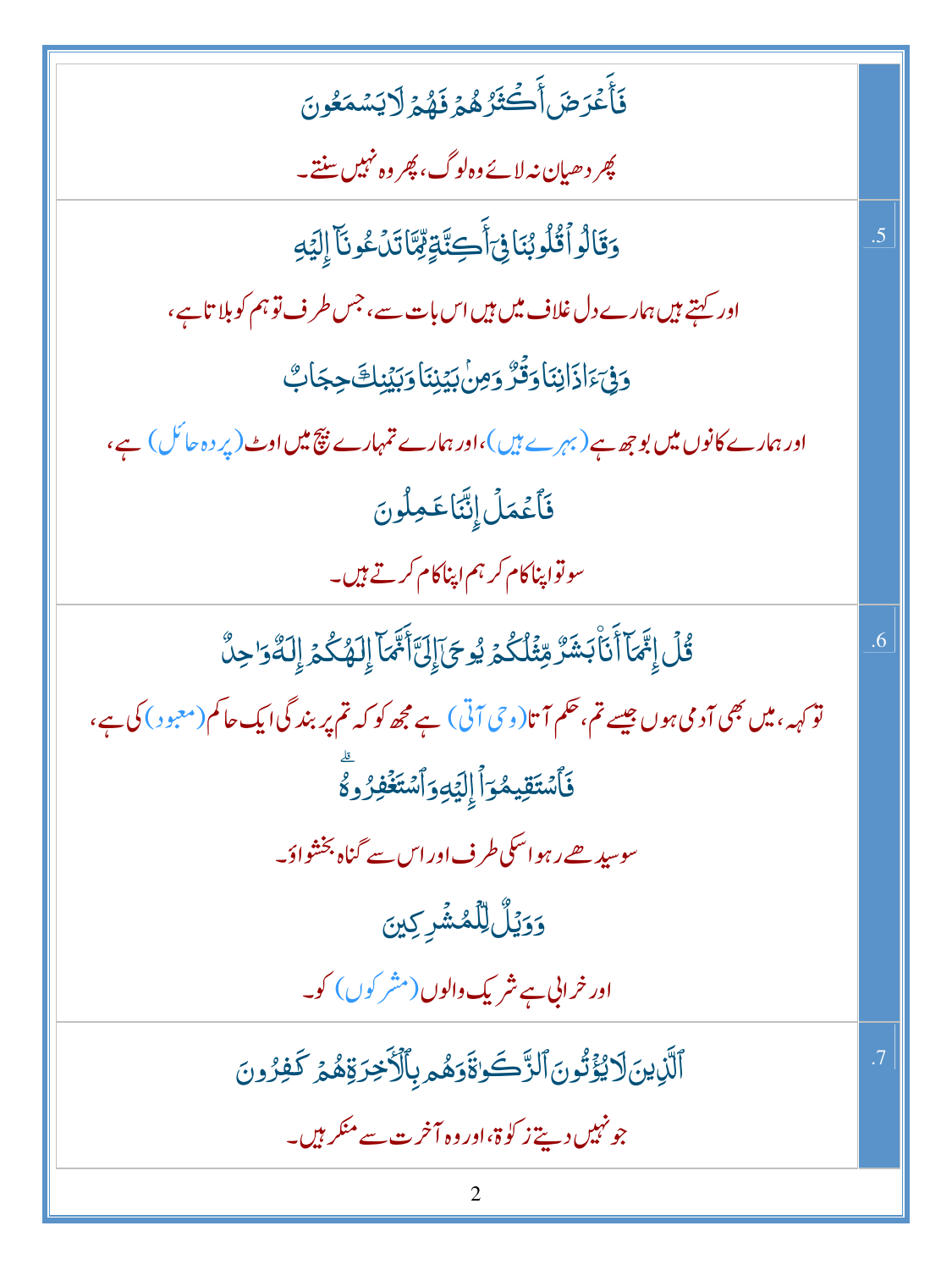| إِنَّ ٱلَّذِينَ ءَامَنُو أَوَعَمِلُواْ ٱلصَّلِحَتِ لَهُمَّ أَجُرٌّ غَيْرُ مَمَّنُونِ                                | $\overline{8}$ |
|---------------------------------------------------------------------------------------------------------------------|----------------|
| البتہ جویقین لائے اور کئے <u>بھلے</u> کام ان کو نیگ (اجر) ملناہے جو بس ( <sup>کبھ</sup> ی <sup>خت</sup> م ) نہ ہو۔  |                |
| قُلۡ أَبِنَّكُمۡ لَتَكۡفُرُونَ بِٱلَّذِى خَلَقَ ٱلۡأَمۡضَ فِى يَوۡمَيۡنِ وَبَجۡعَلُونَ لَمَّ أَننَادًا              | $\overline{9}$ |
| نو <sub>کہہ</sub> ، کیاتم منکر ہو اس ( ذات ) سے جس نے بنائی زمین دو دن میں ،اور بر ابر کرتے ہو اسکے ساتھ اوروں کو ، |                |
| ذَالِكَ مَبُّ ٱلْعَلَمِينَ                                                                                          |                |
| وہ ہے رب جہان کا۔                                                                                                   |                |
| وَجَعَلَ فِيهَا يَوَاسِيَ مِن فَوْقِهَا وَبَدَلْتَ فِيهَا                                                           | .10            |
| اور رکھے اس (زمین) <b>میں بو ج</b> ھ (پہاڑ)او پر سے اور بر کت رکھی اسکے اندر                                        |                |
| وَقَلَّ َفِيهَا أَقُوَاتَهَا فِىٓأَمْهَعَةِۚأَيَّامٍ سَوَآءً لِلسَّاَبِلِينَ                                        |                |
| اور حفہر ائیں اس میں خورا کیں اس کی جار دن میں۔ یوری یو چھنے والوں ( حاجت مندوں ) کو۔                               |                |
| ثُمَّ ٱسۡتَوَىٰٓ إِلَى ٱلسَّمَآ ءِوَهِىَ دُخَانٌ                                                                    |                |
| <i>پھر چڑھ</i> ا آسان کو اور دھواں ہور ہاتھا،                                                                       |                |
| فَقَالَ لَهَا وَلِلْأَيْرَضِ أَنُّتِيَا طَوْعًا أَوْ كَرُهًا                                                        |                |
| پھر کہااس کو اور زمین کو، آؤ دونوں خوشی سے پازور سے۔                                                                |                |
| قَالتَآ أَتَيۡنَاطَآ بِعِينَ                                                                                        |                |
| وہ بولے ہم آئےخوشی سے۔                                                                                              |                |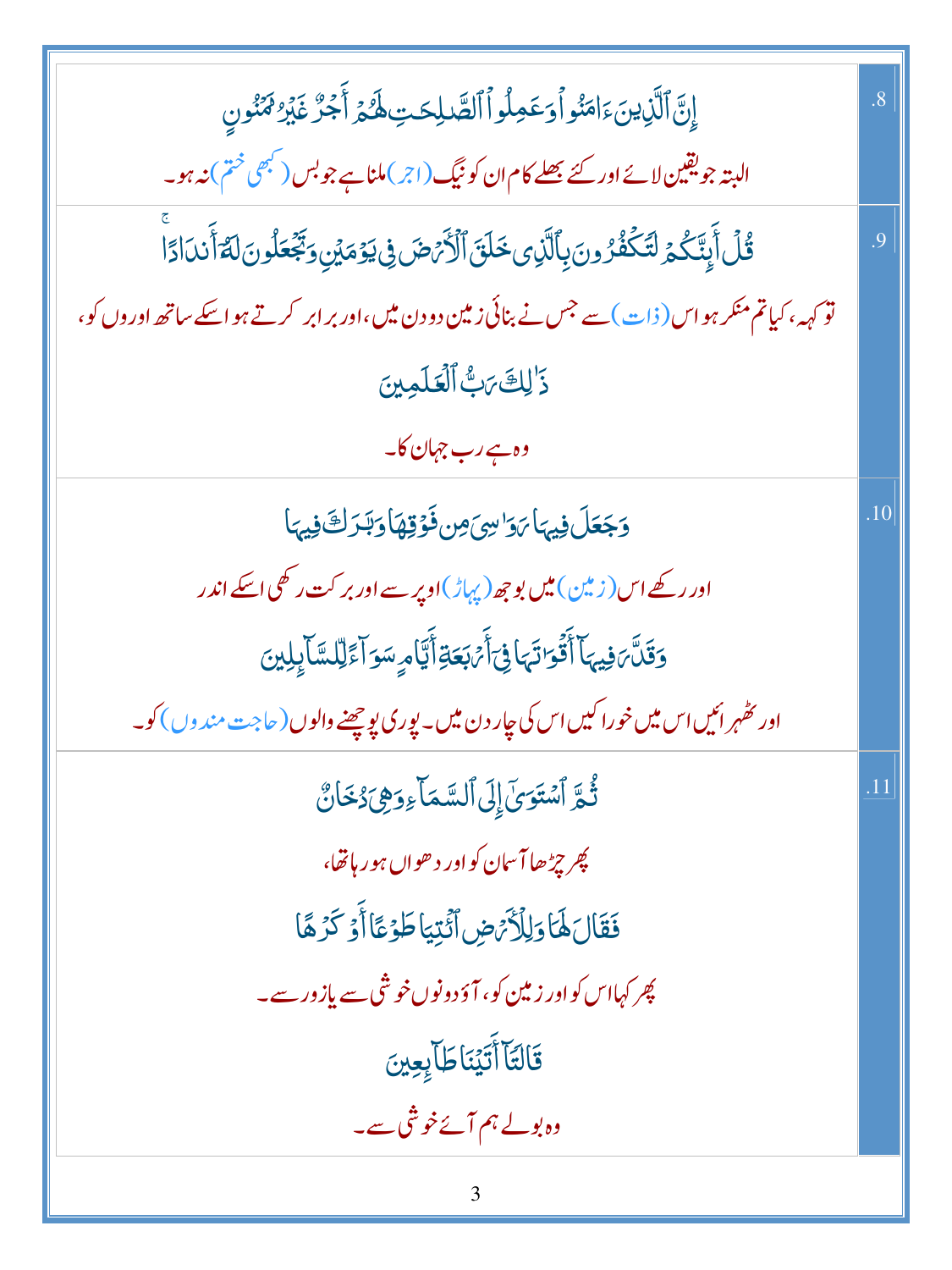| <b>ۘڡؘ۫قؘڞؘٮ</b> ۿ۠ڽ۠ۜۺڹۘٙ <sup>ۣ</sup> ٙػۺ <i>ػ</i> ۅٙٳؾٟ؋ۣۑؘۏٙڝٙؿڹۣۅٙٲٛۏٙۘػۣٙ؋ۣڴڵؚۺؘڡؘٵۧءٟٲٞۿؘۯۿٲۨ    | <sup>12</sup> |
|---------------------------------------------------------------------------------------------------------|---------------|
| چر کٹھرائےسات آسان دو دن میں،اور اتاراہر آسان میں حکم( قانون)اس کا۔                                     |               |
| وَرَيَّنَّا ٱلسَّمَآءَ ٱلنُّنۡيَاۚ <i>بِمَصَ</i> دِيحَوَحِفۡظَّا                                        |               |
| اور رونق دی ہم نے آسان کو چراغوں سے اور نگہبانی( کی شیطانوں سے )۔                                       |               |
| ذَٰلِكَتَقَٰلِيرُ ٱلۡعَزِيزِ ٱلۡعَلِيمِ                                                                 |               |
| ىيەسادھا(منصوبہ) ہ <mark>ے زبر دست خمبر دار کا۔</mark>                                                  |               |
| فَإِنۡ أَعۡدَضُواۡفَقُلۡ أَننَہُنُّكُمۡ صَنِعِقَةًمِّثۡلَ صَنِعِقَةِعَادٍوَیۡمُودَ                      | .13           |
| پھر اگر وہ <sup>ب</sup> لا دیں(منہ موڑیں) توٹو کہہ،                                                     |               |
| میں نے خبر سنادی تم کوایک کڑاکے (عذاب) کی، جیسے کڑاکا(عذاب) آیاعاداور شمو د پر۔                         |               |
| إِذۡجَآءَتَٰهُمُ ٱلرُّسُلُ مِنۡ بَيۡنِ أَيۡلِيهِمۡ وَمِنۡ خَلۡفِهِمۡ ٱلۡاَتَّعۡبُٰنُوٓاۡ إِلَّآ ٱللَّهَ | .14           |
| جب آئے ایک پاس رسُول آگے سے اور پیچھیے سے ( بھی )،(اور ان کو سمجھایا) کہ نہ پو جو کسی کو سوااللہ کے۔    |               |
| قَالُواۡ لَوۡشَآءَ رَبُّنَالَاَنزَلَمَلَيۡكَةً فَإِنَّآ مِمَآ أُرۡسِلۡتُم بِهِۦ كَفِرُونَ               |               |
| ۔<br>کہنے لگے ،اگر ہمارارب <mark>چاہتاتوا تار تافر شتے</mark> ،سو ہم تمہارے ہاتھ بھیجانہیں مانتے۔       |               |
| فَأَمَّا عَادٌ فَأَسْتَكَبَرُواْ فِى ٱلْأَرْضِ بِغَيْرِ ٱلْحَقِّ وَقَالُواْ مَنْ أَشَلُّ مِنَّا قُوَّةً | .15           |
| سووہ جو عاد تھے غرور کرنے لگے (تھے)ملک میں ناحق کااور کہنے لگے،کون ہے ہم سے زیادہ زور میں؟              |               |
|                                                                                                         |               |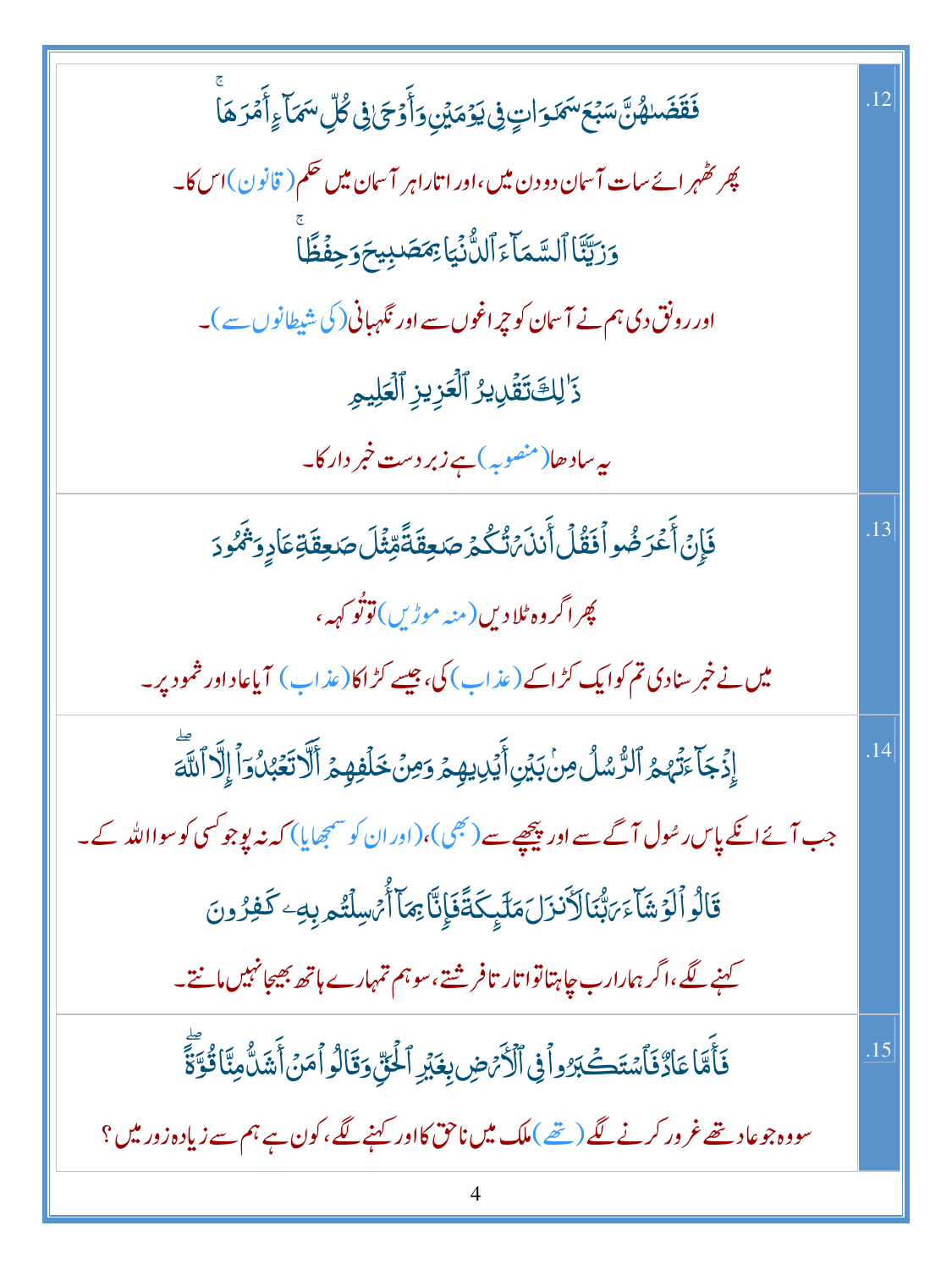| ٲۧۅؘڶ <sub>ۿ</sub> ؾۯۏٲٲؘڹ <mark>ؖ</mark> ۩ۜڐٲڷۜڹ؈ <i>ڂ</i> ڶڦؘۿؽ؋ۿۊٲۧۺؘۮۨ۠ڡؚڹٙٛؠؽ؋ۘؾؖٞٞٙٞٙٙٞ                                  |     |
|--------------------------------------------------------------------------------------------------------------------------------|-----|
| کیاد کیھتے نہیں کہ اللہ جس نے ان کو بنایاوہ زیادہ ہے ان سے زور میں ؟                                                           |     |
| وَكَانُواْيَايَتِنَايَجُحَدُونَ                                                                                                |     |
| اور تھے ہماری نشانیوں سے منکر۔                                                                                                 |     |
| فَأَمَسَلَنَا عَلَيۡهِمۡ رِيۡكَاصَرۡصَرَّافِیۡأَيَّامٍ نِّحِسَاتٍ لِنُّذِیقَهُمۡ عَذَابَ ٱلۡخُزۡیِ فِی ٱلٰۡٓیَاوَٱللَّٰٓنَٰیَآ | .16 |
| پھر بھیجی ہم نے ان پر باؤ( ہوا)ٹھریں(ٹھنڈ کی) زور کی( طوفانی)، کئی دن مصیبت کے                                                 |     |
| (تا) کہ چکھائیں ان کور سوائی کی مار، دنیاکے جیتے ( دنیاوی زندگی میں )۔                                                         |     |
| وَلَعَذَابُ ٱلۡأَخِرَةِٲۡخُزَىٰٓوَهُمۡ(لَایُنصَرُونَ                                                                           |     |
| اور آخرت کی مار میں تو پوری رسوائی ہے،اور (اس روز)ان کو کہیں مد د نہیں ( ملے گی)۔                                              |     |
| وَأَمَّا تَمُّودُفَهَدَيْنَهُمْ فَأَسْتَحَبُّواْ ٱلْعَمَىٰ عَلَى ٱلْهُدَىٰ                                                     | .17 |
| اور وہ جو شمو دیتھے سو ہم نے انکوراہ بنائی( پیش کی )، پھر انکوخوش (اچھا)لگااند ھے رہناسو جھنے (راستہ دیکھنے ) سے               |     |
| فَأَخَلَتَهُمْ صَعِقَةُ ٱلْعَلَاابِ ٱلْهُونِ بِمَاكَانُواْ يَكْسِبُونَ                                                         |     |
| پھر پکڑ اان کو کڑ اکے نے ذلت کی مار کے ،بدلہ (بسبب)اس کاجو کماتے (انکے کر توت) تھے۔                                            |     |
| وَبَجَّيۡنَاۚ ٱلَّٰٓذِينَءَامَنُو أَوَكَانُواۡ ٱيَتَّقُونَ                                                                     | .18 |
| ادر بجادیئے ہم نے جویقین لائے تھے،اور پچ چلتے تھے(برے کاموں سے)۔                                                               |     |
| 5                                                                                                                              |     |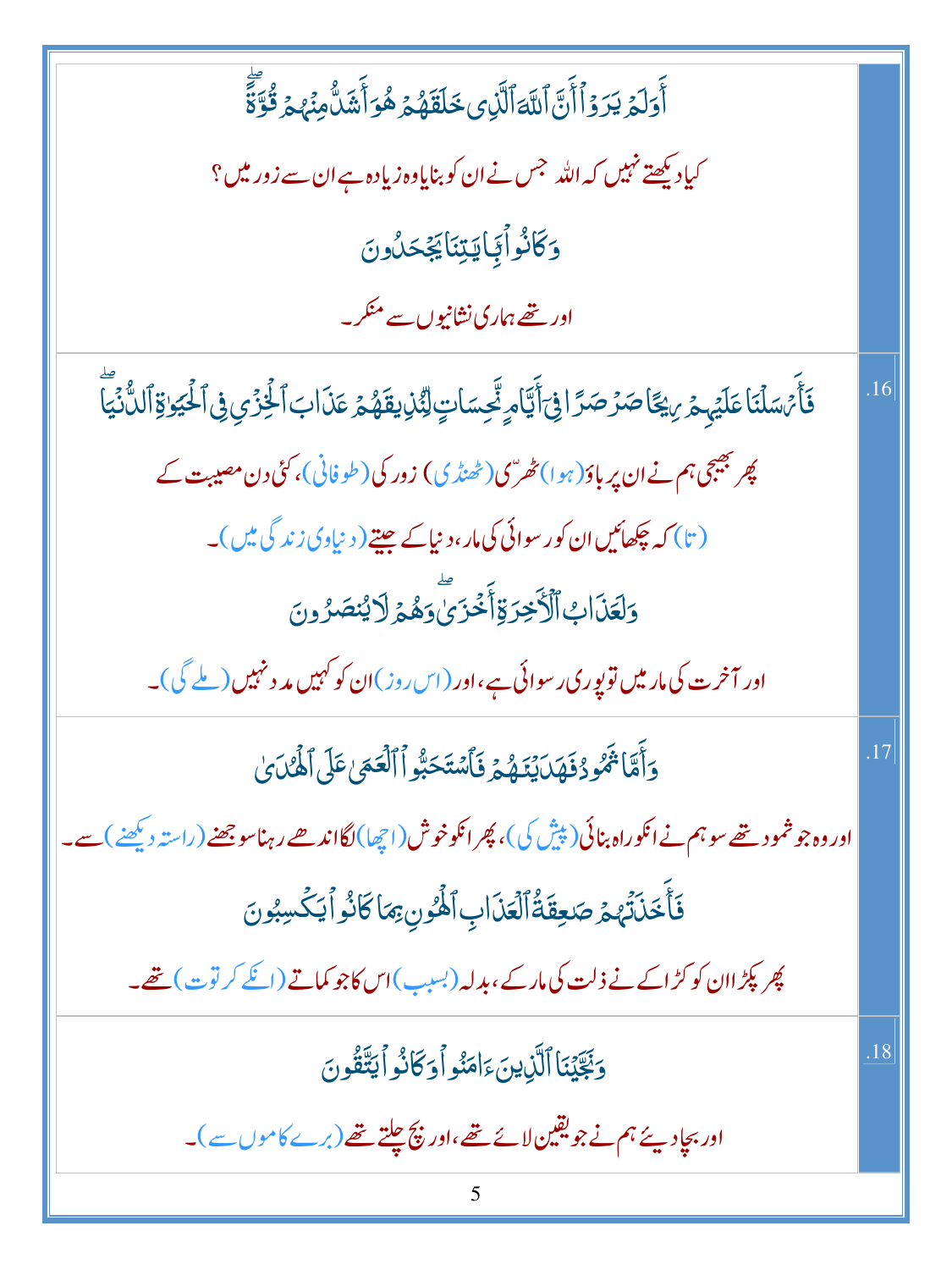| وَيَوۡمَ يُحۡشَرُ أَعۡدَآاَءُاللَّهِۚ إِلَى ٱلتَّارِ،فَهُمۡ يُورَكُونَ                                                               | .19 |
|--------------------------------------------------------------------------------------------------------------------------------------|-----|
| اور جس دن جمع ہوں (ہائکے جائیں) گے دشمن اللہ کے دوزخ پر پھر اٹکی مثلیں بٹیں( درجہ بند ی کی جائے ) گی                                 |     |
| <i>ڂۊ۠ٓ</i> ٙۘڹٙٳۣۮٙٳڡؘٵڿٲۦ۠ۏۿٲۺٞؠؚٮ <i>ٲ</i> ۼڷۑٟؽٙ <i>؆ۿٙڂ۠ۿ۠ۮٙ</i> ۯٲؖ <i>ڹ</i> ٙڞۮۿ۠ؽ۬ۯڂ۪ڵۏۮ۠ۿ۠ <sub>ڡ</sub> ؚ؋ڡؘٲػٲۮ۠ۏٲؾڠڡؘڵۏڽٙ | .20 |
| یہاں تک کہ جب(وہ سب) پہنچےاس پر،(تو) بتا( گواہی) دیں گے ان کوان کے کان اوران کی آنکھیں                                               |     |
| اور ان کے چڑے (جسم کی کھالیں)،جو پچھ (اعمال)وہ کرتے تھے۔                                                                             |     |
| وَقَالُواۡ لِخُلُورِهِمۡ لِمَ شَهِدَتُّمۡ عَلَيۡنَآ                                                                                  | .21 |
| اور وہ کہیں گے اپنے چمڑ وں (اعضا ) کو، تم نے کیوں بتایا(گواہی دی ہمارے خلاف )ہم کو۔                                                  |     |
| قَالُوَٱأَنطَقَنَا ٱللَّهُ ٱلَّذِىٓ أَنطَقَ كُلَّ شَىۡءٍ                                                                             |     |
| وہ بولے ہم کو بلوایا(گویائی دی)اللہ نے جس نے بلوایا(گویائی دی) ہے ہر چیز کو،                                                         |     |
| وَهُوَخَلَقَكُمُ أَوَّلَ مَرَّقِوَإِلِيَّهِ تُزْجَعُونَ                                                                              |     |
| اور اسی نے بنایا(پید اکیا) تم کو پہلی بار ،اور اسی کی طرف پھر (لوٹ کر) جاتے ہو۔                                                      |     |
| <u>و</u> َمَا كُنتُمۡ تَسۡتَبۡرُونَٲۜنۢ يَشۡهَا عَلَيۡكُمۡ سَمۡعُكُمۡ وَلَآأَبۡصَدُ كُمۡ وَلَا جُلُودُ كُمۡ                          | .22 |
| اور تم پر دہ نہ کرتے تھے اس سے کہ تم کو بتادیں گے تمہارے کان، نہ تمہاری آنکھیں، نہ تمہارے چڑے،                                       |     |
| وَلَكِن ظَنَنتُمُ أَنَّ التَّهَلَايَعُلَمُ كَثِيرًا تِّمَّاتَعُمَلُونَ                                                               |     |
| پرتم کو بہ خیال تھا کہ اللہ نہیں جانتا بہت چیزیں جو (تم) کرتے ہو۔                                                                    |     |
|                                                                                                                                      |     |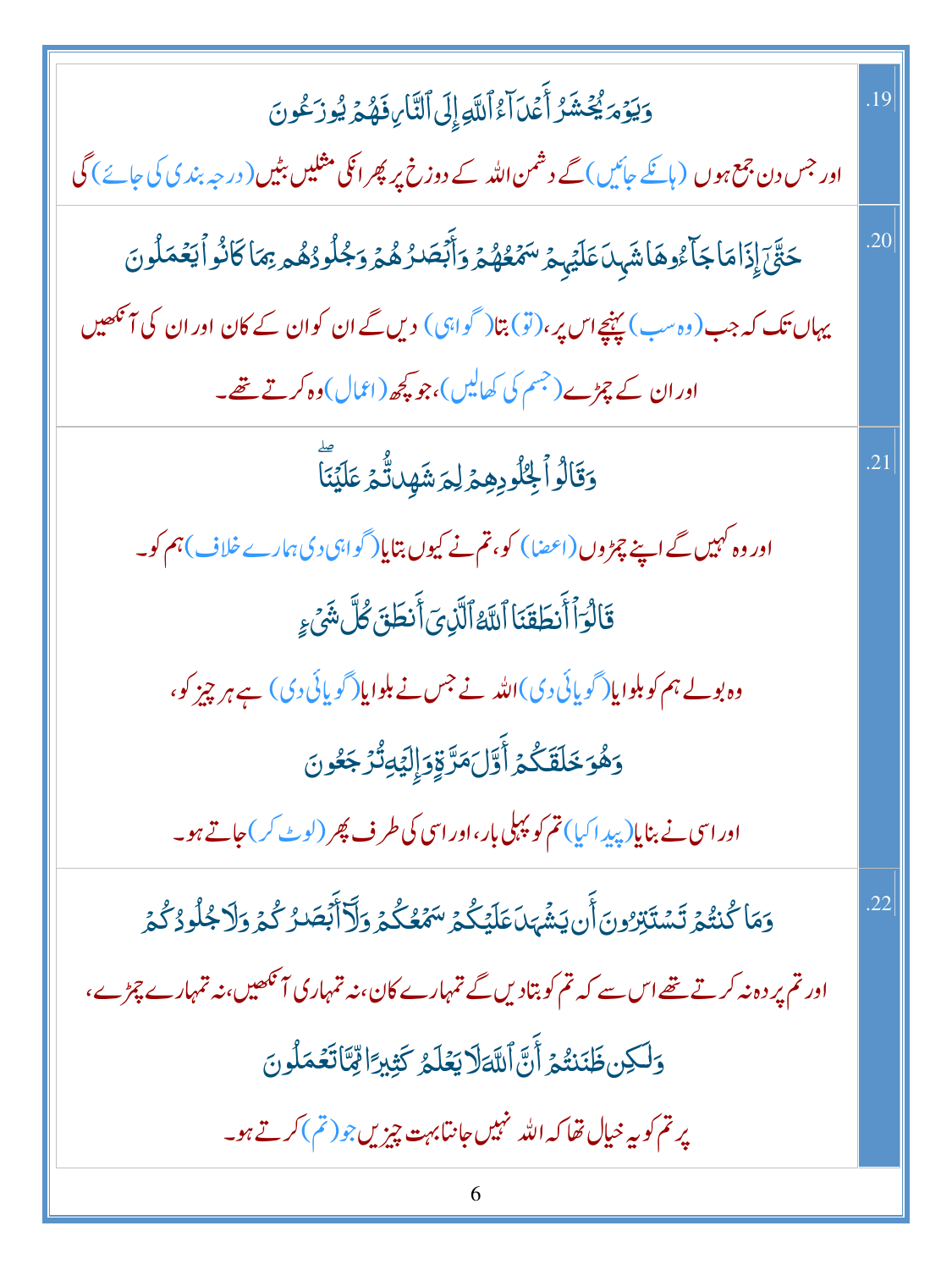| وَذَ <sup>ا</sup> لِكُمۡ ظَنَّكُمُ ٱلَّذِى ظَنَنتُم بِرَبِّكُمۡ أَيۡ دَلكُمۡ فَأَصۡبَحۡتُم مِّنَ ٱلۡٱسِرِينَ | .23 |
|--------------------------------------------------------------------------------------------------------------|-----|
| اور یہ وہی تمہاراخیال ہے جو رکھتے تھے اپنے رب کے حق(بارے) میں،اسی نے تم کو کھپایا(ہلاک کیا)،                 |     |
| پھر آج رہ گئے ٹوٹے (خسارہ) <b>میں۔</b>                                                                       |     |
| فَإِن يَصۡبِرُواۡفَأَلَتَّامُ مَثۡوَى لَهُ مَّ                                                               | .24 |
| پھر اگر وہ صبر کریں(یانہ کریں)قو آگ ان کاگھر (ٹھکانا) ہے،                                                    |     |
| وَإِن يَسْتَعْتِبُواْ فَمَاهُمْ قِنَ ٱلْمُعْتَبِينَ                                                          |     |
| اور اگر وہ منایا(توبہ کرنا)جاہیں،توان کو کوئی نہیں مناتا(توبہ نہ مانی جائے گی)۔                              |     |
| وَقَيَّضۡنَاۚ لَهُمۡ قُرَنَآ ۚ ذَرَيَّنُواۡ لَهُ مِمَّابَيۡنَ أَيۡلِايہِ مِرۡ وَمَا خَلۡفَهُمۡ               | .25 |
| اور لگا(مسلط کر) دی ہم نے ان پر تعیناتی(ایسے شیطان ساتھی) ،                                                  |     |
| پھرانہوں نے بھلا(اچھا) د کھایاان کوجوان کے آگے اور جوان کے پیچھپے (کے اعمال)،                                |     |
| وَحَقَّ عَلَيۡهِمُ ٱلۡقَوۡلُ فِىٓأَٰمَمِ قَلۡ خَلَتۡ مِن قَبۡلِهِم مِّنَ ٱلۡجِنِّ وَٱلۡإِنسِ                 |     |
| اور ٹھیک پڑی ان پر بات، مل کر سب فر قوں (اُمتوں) میں                                                         |     |
| جوہوچکے ہیں ان سے آگے (پہلے ) جنوں کے اور آدمیوں کے،                                                         |     |
| ٳڴٞ <i>۠ڡ۠</i> ۄٙ۫ػڶ۠ۏٱڂڛڔؠڹؘ                                                                                |     |
| اور وہ تھے ٹوٹے (خیارہ میں رہنے)والے۔                                                                        |     |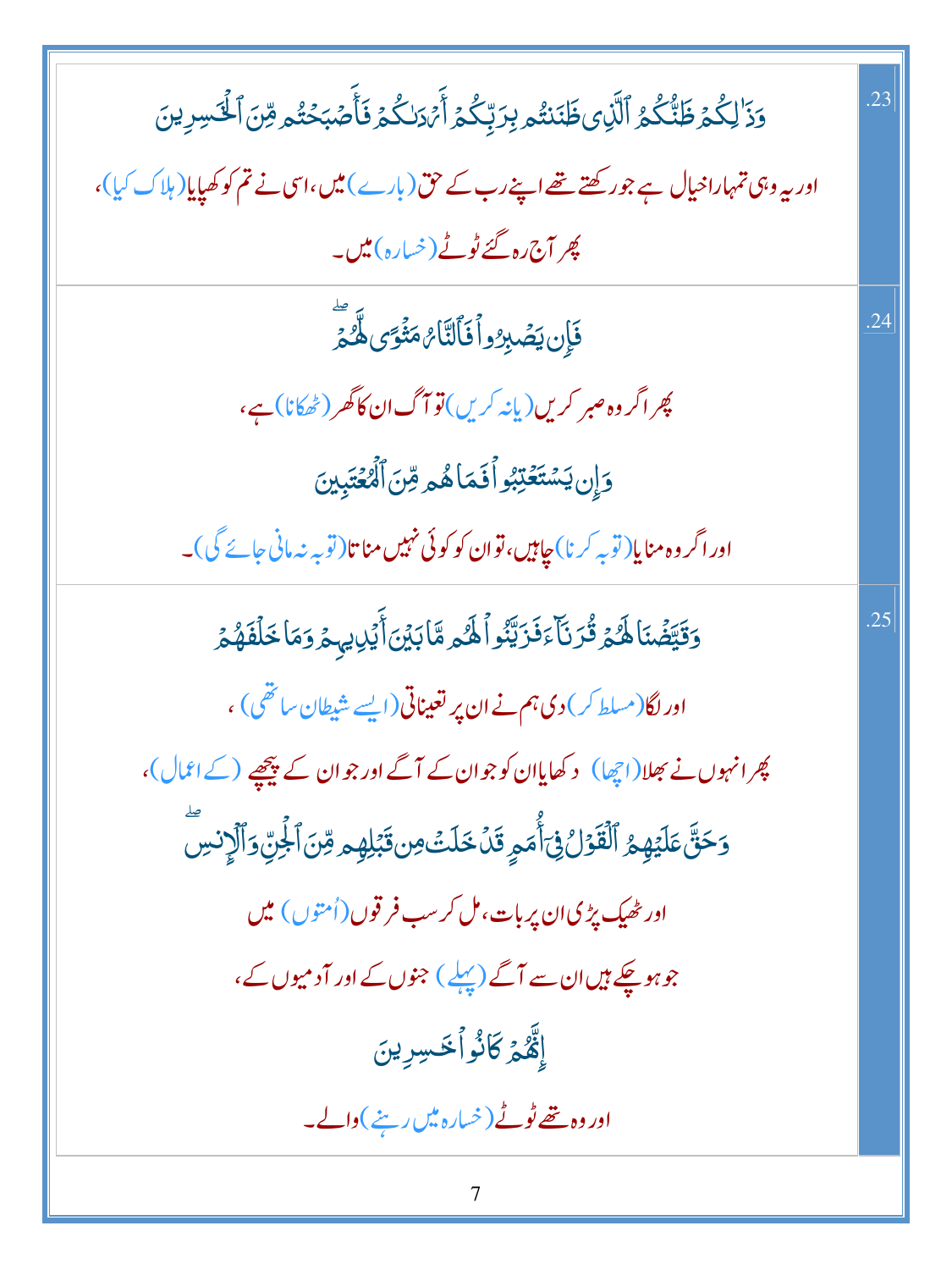| وَقَالَ ٱلَّذِينَ كَفَرُواْلاتَسْمَعُواْلِحِدَااالْقُرْءَانِ وَٱلْغَوْاْفِيهِ لَعَلَّكُمْ تَغْلِبُونَ          | .26 |
|----------------------------------------------------------------------------------------------------------------|-----|
| اور کہنے لگے منکر نہ کان د حر واس قر آن کے سننے کواور بک بک کر و( خلل ڈالو )اسکے پڑھنے میں،                    |     |
| شايد تم غالب <i>ہ</i> و۔                                                                                       |     |
| فَلَدُّنِ يقَنَّ ٱلَّذِينَ كَفَرُواْ عَذَابًاشَايِدَااوَلنَّجُزِيَنَّهُمْ أَسُوَأَٱلَّذِى كَانُواْ يَعُمَلُونَ | 27  |
| سوہم کو ضر ور چکھانی منکر وں کو سخت مار ( عذ اب )،اور انکو بدلہ دینابُرے سے بُرے کاموں کا،جو کرتے تھے۔         |     |
| دَ <sup>ا</sup> لِكَ جَزَ آءُ أَعُدَ آءِ ٱللَّهِ ٱلنَّامُ                                                      | .28 |
| یہ سزاہے اللہ کے دشمنوں کی آگ(جہنم)۔                                                                           |     |
| ۿ <i>ڰ</i> ۿ؋ۣڽؠٵۮؘٳ <sup>ۣ</sup> ؆ٲڂۘڷؚڷڽؖڿۯؘٳۧۦؚۢٛؿڡؘٳػٲڎ۠ۅٲڣ۪ٵؾؾڹٲؾۼؘڂڷؙۏڹ                                  |     |
| ان کواسی میں ہے گھر سداکا۔ بدلہ اس کاجو ہماری باتوں سے انکار کرتے تھے۔                                         |     |
| وَقَالَ ٱلَّذِينَ كَفَرُواً رَبَّنَاً أَرِنَا ٱلَّذَيۡنِ أَضَلَّانَا مِنَ ٱلْجَنِّ وَٱلۡإِنسِ                  | .29 |
| اور کہیں گے جولوگ منکر ہیں،                                                                                    |     |
| اے رب ہمارے! ہم کو د کھاوہ دونوں جنہوں نے ہم کو بہکایا،جو جن ہے اور جو آدمی،                                   |     |
| نَجُعَلَّهُمَا تَحَّتَ أَقَّلَ امِنَالِيَكُونَامِنَ ٱلْأَسْفَلِينَ                                             |     |
| (تا) کہ (روند)ڈالیں ہم ان کواپنے پاؤں کے نیچے، کہ وہ ر <del>ہ</del> یں سب سے نیچے ( ذ <sup>لی</sup> ل وخوار )۔ |     |
| إِنَّ ٱلَّذِينَ قَالُواْ بَبُّنَا ٱللَّهُ ثُمَّ ٱسۡتَقَمُواۡ لَتَنَزَّلُ عَلَيۡهِمُ ٱلۡمَلَٰٓىِكَةُ            | .30 |
| تحقیق(یقیناً) جنہوں نے کہا(شہادت دی)رب ہمارااللہ ہے، پھر اسی پر کھٰہر ا( ثابت قدم )رہے،                        |     |
| ان پر اترتے ہیں فر <u>شتے</u>                                                                                  |     |
|                                                                                                                |     |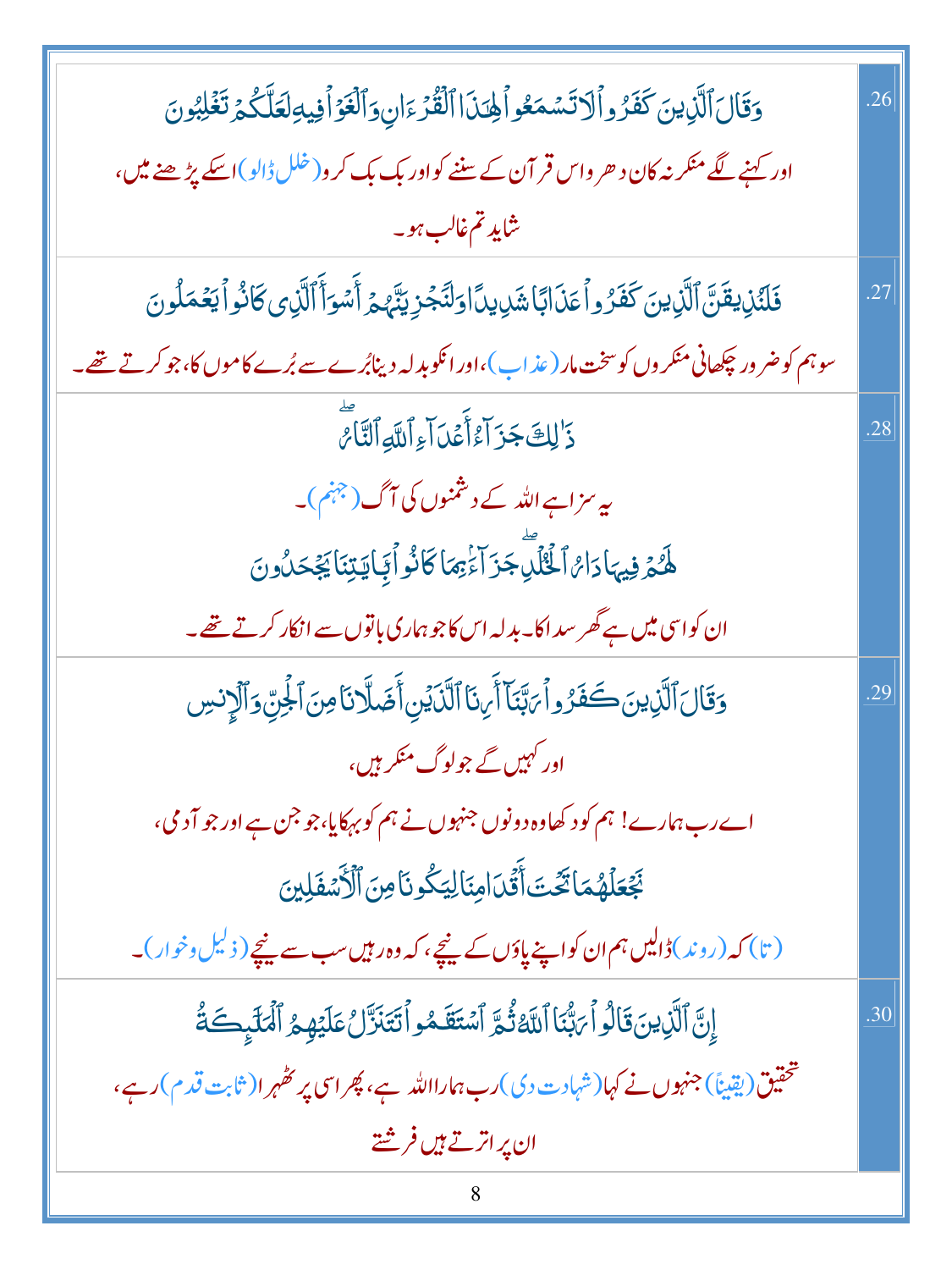| أَلَّا تَخَافُواْوَلَا تَحَزَنُواْوَأَبَشِرُواْبِاَلْجَنَّةِ ٱلَّتِي كُنتُمَ تُوعَلُونَ                         |     |
|-----------------------------------------------------------------------------------------------------------------|-----|
| (پہ کہتے ہوئے) کہ تم نہ ڈرونہ غم کھاؤ،اورخوشی سنواس بہشت کی جس کاتم کووعدہ تھا۔                                 |     |
| نَخَنُ أَوَلِيَاً وُّ كُمَرِ فِى ٱلْحُيَوٰةِ ٱلدُّنۡيَا وَفِى ٱلۡأَخِرَةِ                                       | .31 |
| ہم ہیں تمہارے رفیق دنیا( دنیاوی زندگی) میں اور آخرت میں،                                                        |     |
| <u>و</u> ٙڵػ۠ؽ <sub>۫</sub> ڣؽۿؘٲۿٲؾٙۺؘٛؾ <sub>ؖ</sub> ۿؾٲۧٮ۫ڡ۫۠ۺػۢؽ؏ۊڷػۮڟۣؽۿٲۿٲؾؘڷۜٷۛڽ                         |     |
| اور تم کو وہاں ہے( ملے گا)جو چاہے جی تمہارا،اور تم کو وہاں ہے( ملے گا)جو منگواؤ( گے )۔                          |     |
| <i>ۮ۠ۯ۠</i> ٳٲۊؚ <i>ٙڽ۫</i> ڠؘڨؙٛۅؠۣ؆ٙڿۑڡۭ                                                                      | .32 |
| مہمانی ہے اُس بخشنے والے مہربان سے۔                                                                             |     |
| وَمَنۡ أَحۡسَنُ قَوۡلاَ لِّمِّن دَعَآ إِلَى ٱللَّهِ وَعَمِلَ صَلِحًا وَقَالَ إِنَّنِي مِنَ ٱلۡمُسۡلِمِينَ       | .33 |
| اور اس سے بہتر <sup>کس</sup> کی بات <sup>جس</sup> نے بلایااللہ کی طرف اور کیانیک کام،اور کہامیں حکم بر دار ہوں۔ |     |
| وَلَاتَسْتَوِى ٱلْحَسَنَةُوَلَا ٱلسَّيِّئَةُ                                                                    | .34 |
| اور بر ابر نہیں نیکی نہ بد ک۔                                                                                   |     |
| ٱ <sub>ۮٙ</sub> ڡؘ <i>ڬ</i> ٙڔ۪ؠٱڷ <sub>ۜؿ</sub> ؈ۣٞٲۜڂۺڹ۠                                                      |     |
| جواب میں (برائی کے ) تو کہہ اس سے بہتر ،                                                                        |     |
| فَإِذَا ٱلَّذِى بَيۡنَكَ وَبَيۡنَهُ عَدَا وَةٌّ كَأَنَّهُ وَلِّ ۖ حَمِيمٌ                                       |     |
| پھر جو تو دیکھے تو جس میں (اور) تجھ میں دشمنی تھی(ہو جائیں) جیسے دوست دار ہے ناتے والا ( عَکَر ی )              |     |
|                                                                                                                 |     |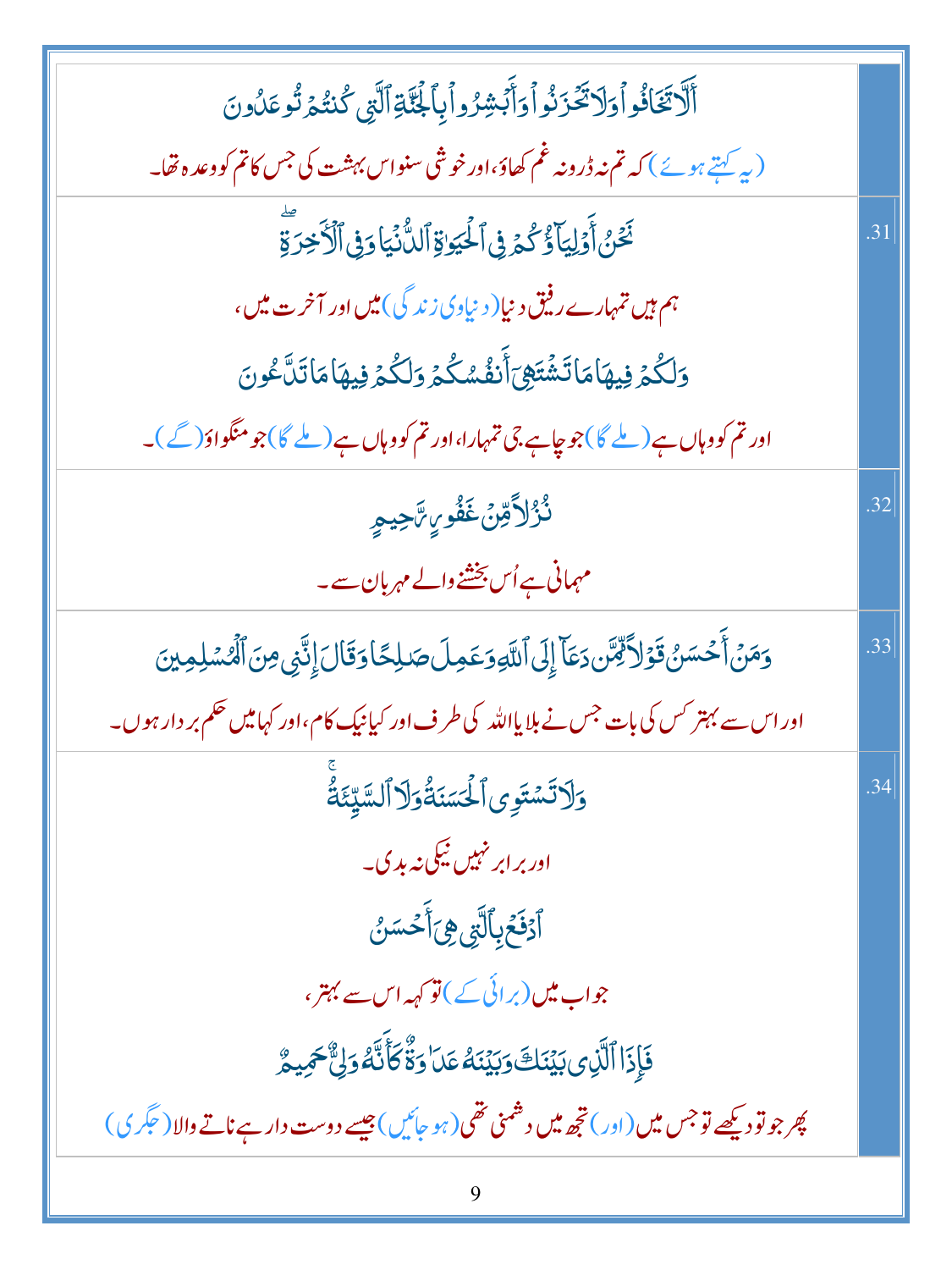| وَمَا يُلَقَّلهَآ إِلَّا ٱلَّذِينَ صَبَرُواۡوَمَا يُلَقَّلهَآ إِلَّا ذُوحَظٍّ عَظِيمٍ   | .35 |
|-----------------------------------------------------------------------------------------|-----|
| اور بیہ با <mark>ت م</mark> لتی ہے انہیں کو جو سہار (صبر ) رکھتے ہیں۔                   |     |
| اور بیہ بات ملتی ہے اس کو جس کی بڑی قسمت (نصیب ) ہے۔                                    |     |
| وَإِمَّا يَنْزَغَنَّكَ مِنَ ٱلشَّيْطَنِ نَزَعٌ فَأَسْتَعِنَٰ بِٱللَّهِ                  | .36 |
| اور <sup>کب</sup> ھی چوک لگے تجھ کو شیطان کے چو <sub>ک</sub> نے سے تو پناہ پکڑ اللہ کی۔ |     |
| إِنَّهُ هُوَ ٱلسَّمِيعُ ٱلۡعَلِيمُ                                                      |     |
| بی <del>ٹی</del> ک وہی ہے سنتا جانتا۔                                                   |     |
| <u>وَ</u> مِنۡءَايَتِهِٱلَّيَٰٓلُ وَٱلتَّهَاٰئِ وَٱلشَّمۡسُ وَٱلْقَمَرُ                 | .37 |
| اور اس کی قدرت کے نمونے <del>ہ</del> یں رات اور دن،اور سورج اور جاند۔                   |     |
| لَاتَسُجُلُواْلِلشَّمْسِ وَلَالِلْقَمَرِ                                                |     |
| (لېذا)سجده نه کروسورج کواور نه چاند کو،                                                 |     |
| وَٱسۡجُلُواۡ لِلَّهِ ٱلَّذِى خَلَقَهُنَّ إِن كُنتُمۡ إِيَّاٰ مُتَعَبُّلُونَ             |     |
| اور سجدہ کر واللہ کو جس نے وہ بنائے،اگر تم اسی کو پو جتے ہو۔                            |     |
| فَإِن ٱسْتَكَبَرُواً                                                                    | .38 |
| پھر اگر غرور کریں (توکوئی پر واہ نہیں)                                                  |     |
|                                                                                         |     |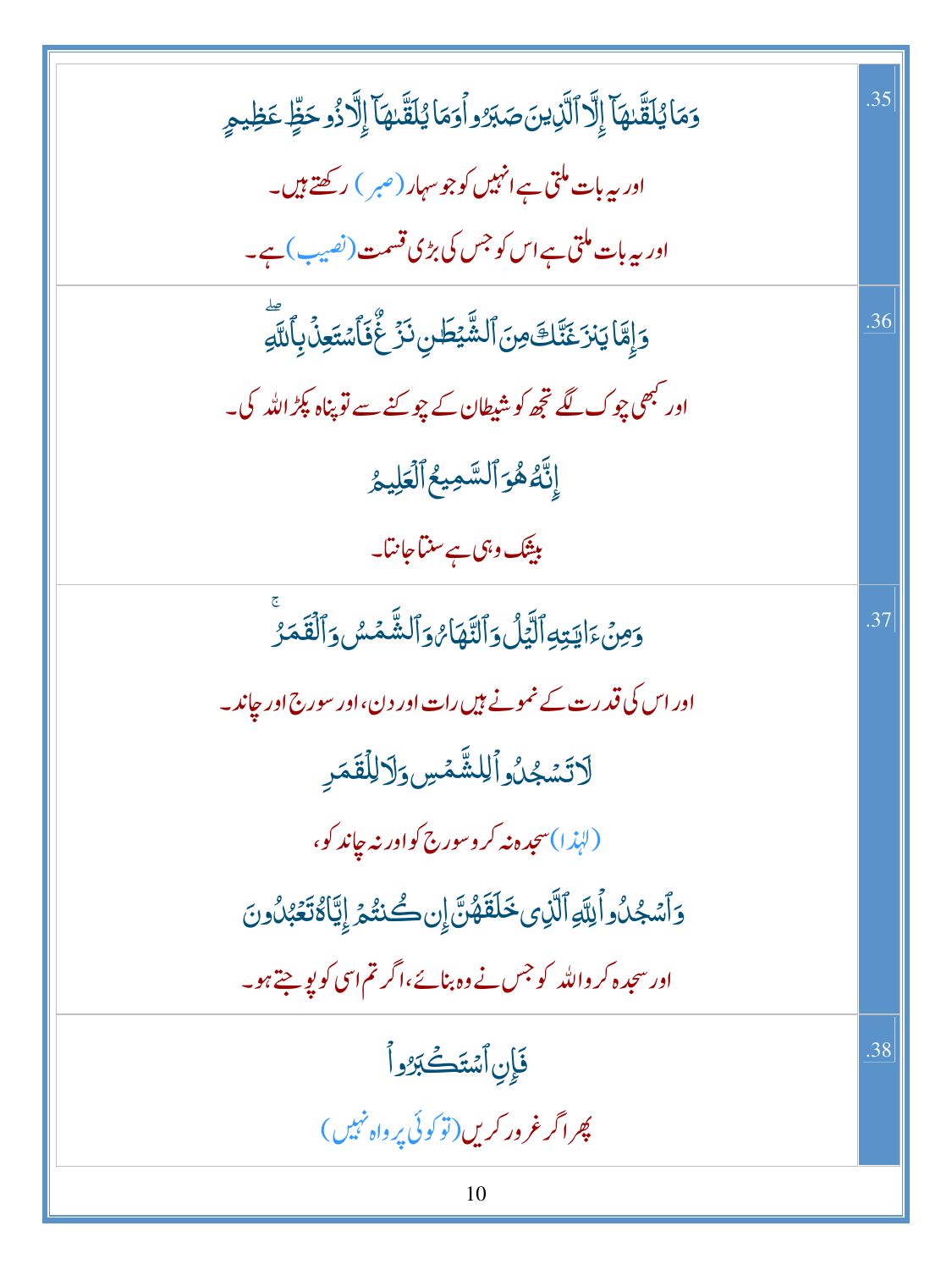فَٱلَّٰزِينَ عِندَ مَبِّكَ يُسَبِّحُونَ لَهُ بِٱلَّٰٓئِلِ وَٱلنَّهَا مِوَهُمۡ لَا يَسۡمُونَ توجولوگ تیرے رب کے پاس ہیں، پاکی بولتے (تسبیح کرتے) ہیں اسکی رات اور دن اور وہ نہیں تھکتے۔(سجدہ) <u>وَمِنۡ</u>ۦؘٳؾؾؚڮۦۜۤٲ۠ٮٚۘۜٙڬۘڐؘڗؽٲڷۘۯۢ*ؠٞٙڞ*ؘڂۺ*ۼڐٞ*ڣؘٳ۪ۮؘٳۜٲٲٛڹۯؘڷؽؘٳۼڶؽؠٵٲڷؙؠؘٳٙٵۿؘؾؘڒؖٮؾٛۅؘ*ڹ*ؘڹؾۨ۠ .39 اور ایک اس کی نشانی بی<sub>ہ</sub> کہ تو دیکھتاہے زمین کو دنی (سوٹھی) پڑی، چر جب اتارا(بر سایا) ہم نے اس پریانی، تازی ہوئی(لہلہائی)اور ابھری( پھولی)۔ إِنَّ ٱلَّذِىٓ أَحۡيَاهَالَهُمۡ ٱلۡمَوۡنَّىٰٓ میشک جس نے اس کو جلایا(زندہ کیا)،وہ حلاوے(زندہ کرے) گامر دے۔ ٳۣڹۜٙڡ۠ڡٙڸٙٙ؏ؗ۠ڵۺؘٛۦٟۊؘڸؠڒ۠ وہ سب چیز کر سکتاہے۔ ٳڹٞٳٱڷڕ۬ؾڹؘؽؙڶڿڹؗٛۏڹؘ؋ۣؠٙٵؾؾڹؘٳڶٳڮؘۼ۫ڣؘۯڹؘڡؘڶؽؘڹٙؖ .40 جولوگ ٹیڑھے دھنتے (کجر وی اختیار کرتے) ہیں ہماری باتوں ( آیات) میں ہم سے پیچھپے (چھپے) نہیں۔ ٲٛڣؘڡ<u>ٙ</u>ڹؠ۠ڶۘڠٙؽ؋۩ڵؾٞٲڕڂڹ<sub>ؖ</sub>ۯ۠ٲٛٙ؞ڡٙؓڹ؏ؘٲٚؿ*؞ٙ*ٳڡڹٙۢٲێۏ*ٙ*؞ٙٱڷڤؚێڡؘڐؚۨ بھلاایک جو پڑتاہے(ڈالا جائے) آگ میں بہتر یاایک جو آئے گا پیچ کر اس سے دن قیامت کے۔ ٱعۡڡَلُواۡڡَاشِئۡتُمۡٓ إِنَّهُۥۡ مِمَاتَعۡمَلُونَ بَصِيرٌ کرتے جاؤجو جاہو، بیثک جو کرتے ہو وہ(اللہ )دیکھیاہے۔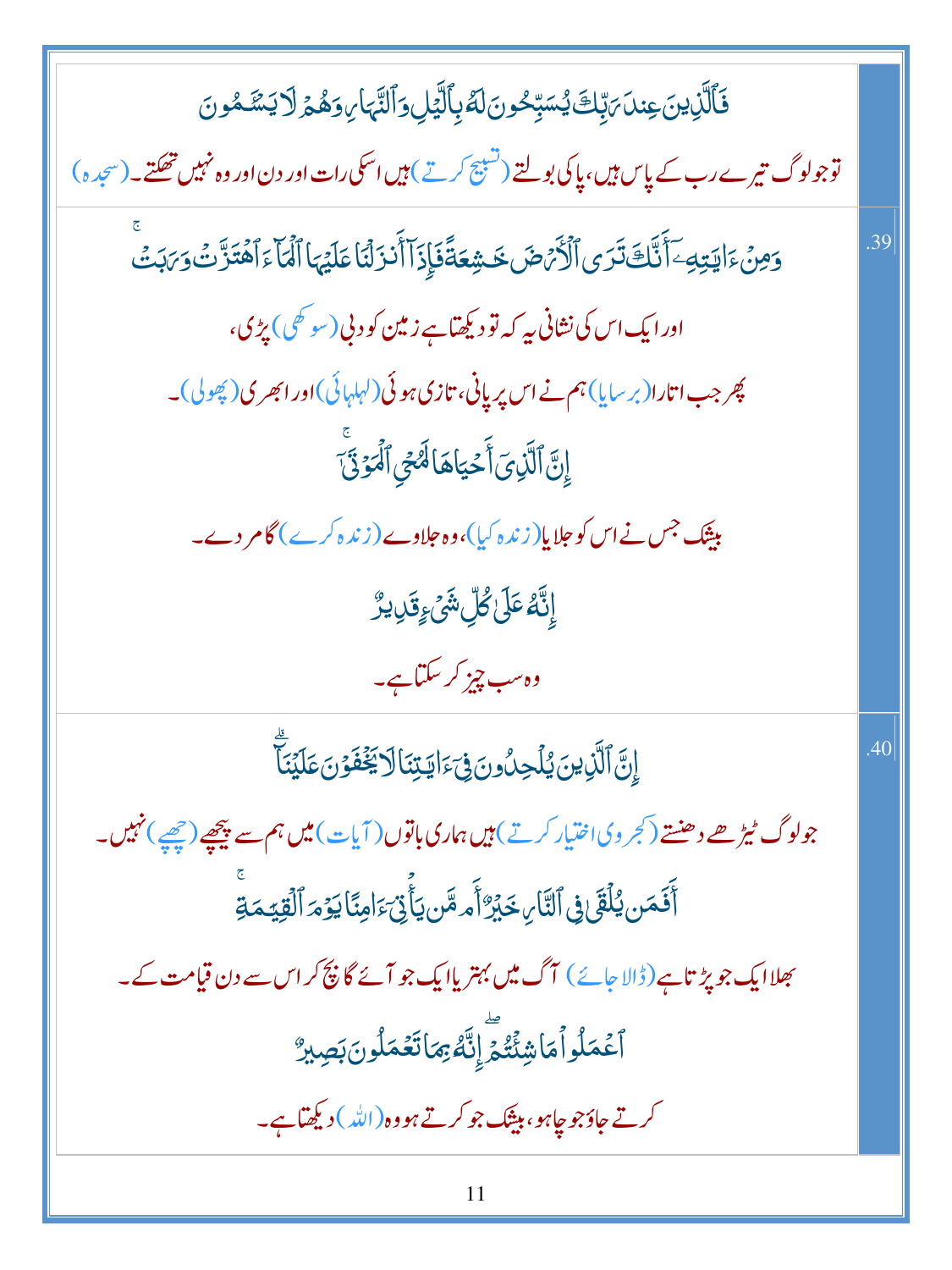| إِنَّ ٱلَّذِينَ كَفَرُواْ بِٱلذِّكْرِ لَّمَا جَاَءَهُمْ                                     |     |
|---------------------------------------------------------------------------------------------|-----|
| جولوگ منکر ہوئے منتجھوتی(نص <u>یحت) سے</u> ،جب ان پاس آئی۔                                  |     |
| ۏٳؚڹؓڡ۠ڶڮؾٙٮ۪۠ٷؚڹڒ۠                                                                         |     |
| اور (حالانکہ) پہ کتاب ہے نادر۔                                                              |     |
| ڷۜٲؠؘٲؚ۠ؾؠٵؚٱڷڹڟٟڷ؈ؚڹؗڹؽڹۣؾڹؽڡۣٷڷٳڝۛ۫ڂۘڶڣؚڡؚۜ                                               | .42 |
| اس میں حجوے کا دخل نہیں، آگے سے نہ پیچھے سے،                                                |     |
| ؚڐؘ <i>ڹۯؚ</i> ؠڵ۠ <i>؋ؚڽ۫ڂ</i> ڮؠۄؚڂ <i>ڮ</i> ۑٳ                                           |     |
| اتاری ہے حکمتوں دالے سب خوبیوں سراہے گی۔                                                    |     |
| مَّايُقَالُلَكَ إِلَّا مَاقَدۡ قِيلَ لِلرُّسُلِ مِن قَبَلِكَ                                | .43 |
| تچھ سے وہی کہتے ہیں جو کہہ دیاہے سب ر سولوں سے تچھ سے پہلے۔                                 |     |
| ٳؚڹؖٞ؆ڹَۜڮڷڷؙۯڡڬؘڣؚۯۊٟٚۯؘۯ۠ۅعؚڦؘٲڹؚۣٲڵؙؚڸڡۭ                                                 |     |
| تیرے رب کے ہاں معافی بھی ہے،اور سز ابھی ہے د کھ والی۔                                       |     |
| وَلَوَجَعَلَنَهُ قُرَّءَانَا أَعْجَمِيًّا لَقَالُواْلَوْلَا فُصِّلَتْءَايَتُهُ ءَ           | 44  |
| اور اگر ہم اس کو کرتے قر آن اوپر پی(مجّمی )زبان کا،نوٓ کہتے اس کی باتیں کیوں نہ کھولی گئیں۔ |     |
| .<br><b>أَعۡجَمِیٌّوَعَرَبِ</b> یٌ                                                          |     |
| (په عجیب بات ہے)اوپری(عجمی)زبان اور عرب کا آدمی؟                                            |     |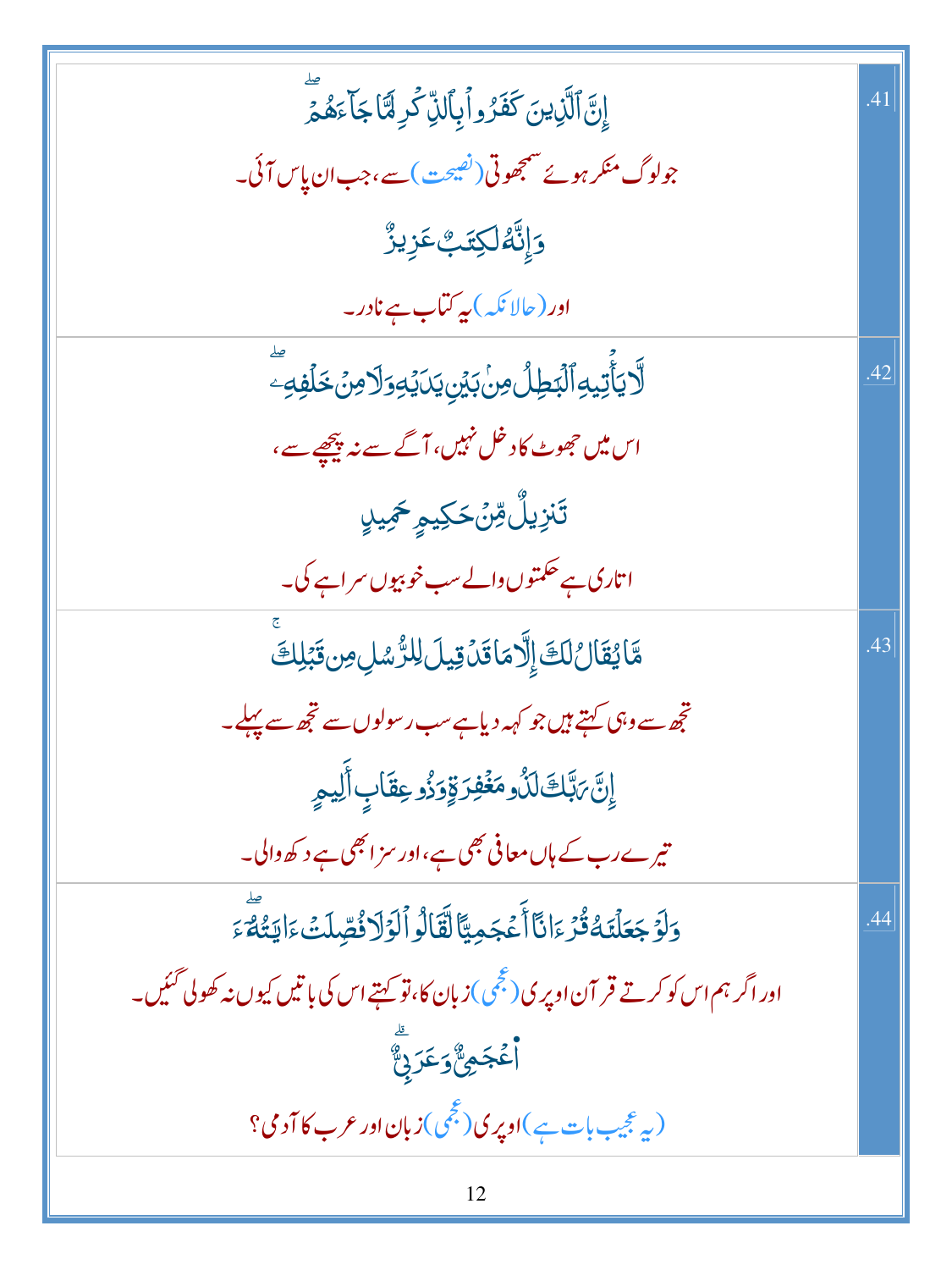| ٙ<br>ۊ۠ڷۿۏڶؚڵؖڶؚ <i>ٳؽؾؘ</i> ٵؘڡؘڹ۠ۅٲۿڷ <i>ؽ</i> ۅؘۺۣڡؘؘٲؖۦٚٛ                                |     |
|----------------------------------------------------------------------------------------------|-----|
| تو <sub>ک</sub> ہہ، بیرا یمان والوں کو سو جھ ( ہد <sub>ایت</sub> ) ہے اور روگ کا د فع( شفا)۔ |     |
| <u>و</u> َٱلَّذِينَ۞لَايُؤۡمِنُونَۚ فِيَٓءَاذَاهِمۡ وَقُرَّ وَهُوَعَلَيۡهِمۡ عَمَّى          |     |
| اور جویقین نہیں لاتے ان کے کانوں میں بو جھ ہے اور پہ ان کو اند ھایا( نابینائی ) ۔            |     |
| ؚٲؙٚۏ <i>ٙ</i> ڷۑٟڮٙێٛڹؘٳۮۯڽؘ؈ۿػٵڹۣ <mark>ڹ<sup>ۣ</sup>ٙ</mark> ۼۑڵٟ                         |     |
| اور (ایبامحسوس کرتے ہیں کہ)ان کو پکار یہی ہے دور کی جگہ سے۔                                  |     |
| وَلَقَلْءَاتَيْنَامُوسَى ٱلْكِتَبَ فَأَخْتُلِفَ فِيهِ                                        | .45 |
| اور ہم نے دی تھی موسیٰ کو کتاب پھر اس میں پھوٹ پڑی(اختلاف کیا گیا)۔                          |     |
| <u>ۅٙڶۏٙڷٳڂڶ</u> ؚؠٙڐٞۺڹڠٙٮ <i>ؘٞ</i> ؈؆ڹ۪ۜڮٙڷڦٞڞؚؽڹؽؘڹۿ؞ؚ                                   |     |
| اور اگر نہ ہوتی ایک بات،جو پہلے نکل چکی تیرے رب سے،توان میں فیصلہ ہو جا تا۔                  |     |
| <b>ۯٳۨۿؓۮ</b> ڶڣؽۺؘڮٟۨڡؚڹٙ <i>ٞ</i> ڷڡ۠ڔؠٮؚٟ                                                 |     |
| اور وہ د ھوکے میں ہیں اس سے جو چین نہیں دیتا۔                                                |     |
| ۿ <i>ۜٙڽٛ</i> ؏ <u>ؘ</u> ڝڶ <del>ڞ</del> ڸڴٲڣؘڸڹؘڡٛ۬ڛ <i>ڢ</i>                               | .46 |
| جس نے کی بھلائی سواینے واسطے                                                                 |     |
| وَمَنْ أَسَاءَفَعَلَيْهَا                                                                    |     |
| اور جس نے کی بُرائی وہ بھی اسی پر۔                                                           |     |
| 13                                                                                           |     |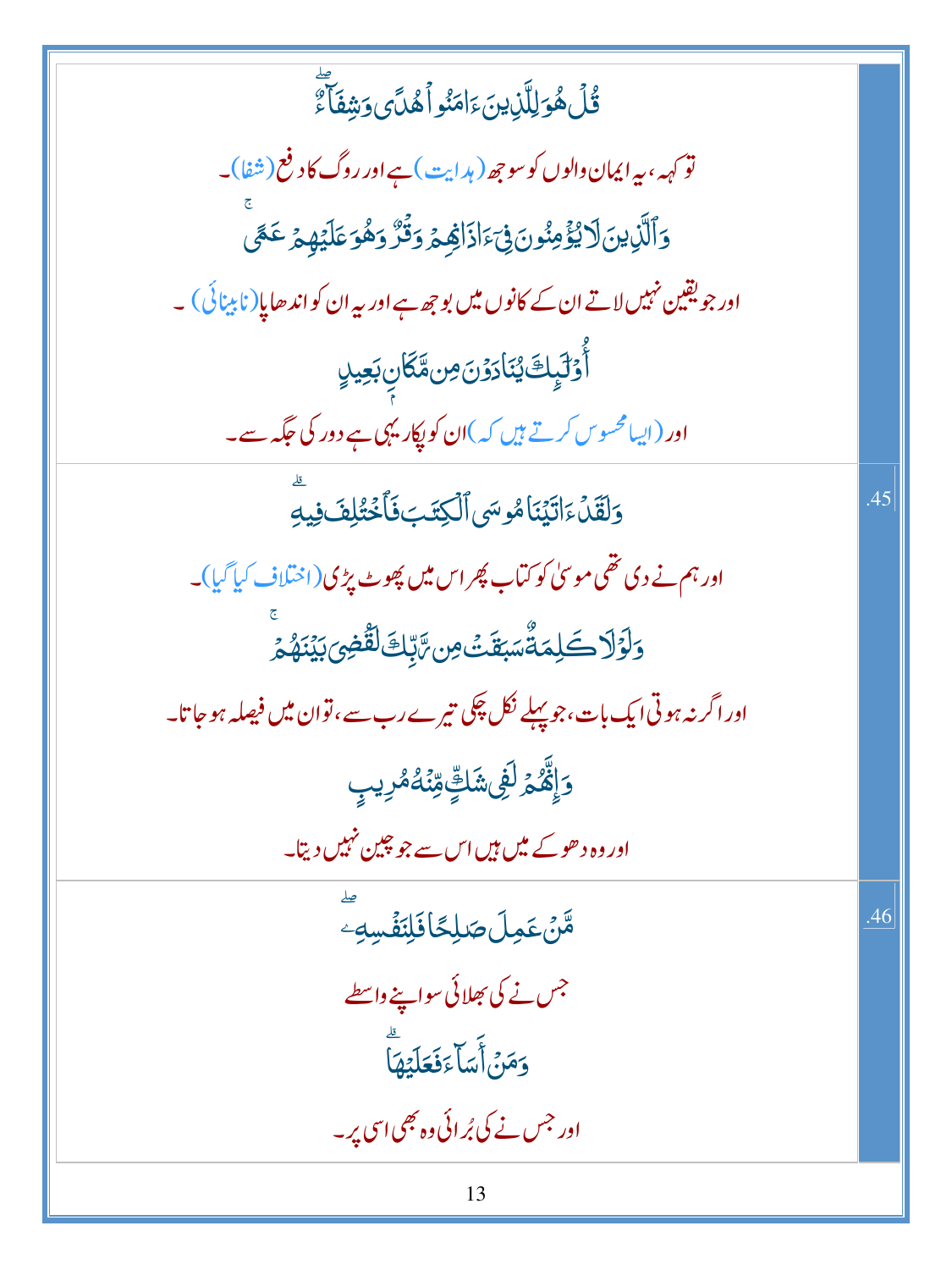وَمَا بَ<sup>ا</sup>بُّكَ بِظَلَّمِ لِلْعَبِيلِ تیر ارب ایسانہیں کہ ظلم کرے بند وں پر۔ إِلَيۡهِیُرَدُّعِلۡمُ ٱلسَّاعَةِ .47 اسی کی طرف حوالہ (علم) ہے خبر قیامت کی۔ <u>و</u>َمَاتَّخَّرُ جُمِن ثَمَرَاتٍ *وِّنْ* أَكْمَامِهَا وَمَاتَّخُمِلُ مِنْ أُنثَىٰ وَلَاتَضَعُ إِلَّا بِعِلْمِهِ ۖ اور کوئی میوے نہیں جو نکلتے ہیں اپنے غلاف سے اور گابھ (حمل) نہیں رہتا کسی مادہ کو، اور نہ وہ جنے جس کی اس کو خبر نہیں۔ وَيَؤْمَ يُنَادِيهِمْ أَيُنَ شُرَكَى إِي قَالُوَاً اور جس دن ان کو پکارے گا، کہاں ہیں میرے شریک والے بولیں گے، ءَاذَنَّكَ مَامِنَّا مِن شَهيدِ ہم نے تجھ کو کہہ سنایا، ہم میں کوئی نہیں اقرار کر تا۔ دَضَلَّ عَنْهُ هِ مَّا كَانُواْ يَدْعُونَ مِن قَبَلَّ دَظَنُّواْ مَا لَهُ هِ مِّن تَحِيصِ .48 اور چوک گیاان سے جو پکارتے <del>تھے پہ</del>لے ،اور اٹکلے (سمجھ <sup>لی</sup>ں گے )ان کو نہیں کہیں خلاصی۔ لَّايَسَّمُ ٱلْإِنسَنُ مِن دُعَاءِ ٱلْخَبْرِ وَإِن مَّسَّهُ ٱلشَّرَّ فَيُوسٌ قَنُوطٌ .49 نہیں تھکتا آدمی**،ا** نگنے سے بھلائی اور اگر لگ جائے اس کو بر ائی(مصیبت) تو آس توڑے نااُمید ہو کر۔ 14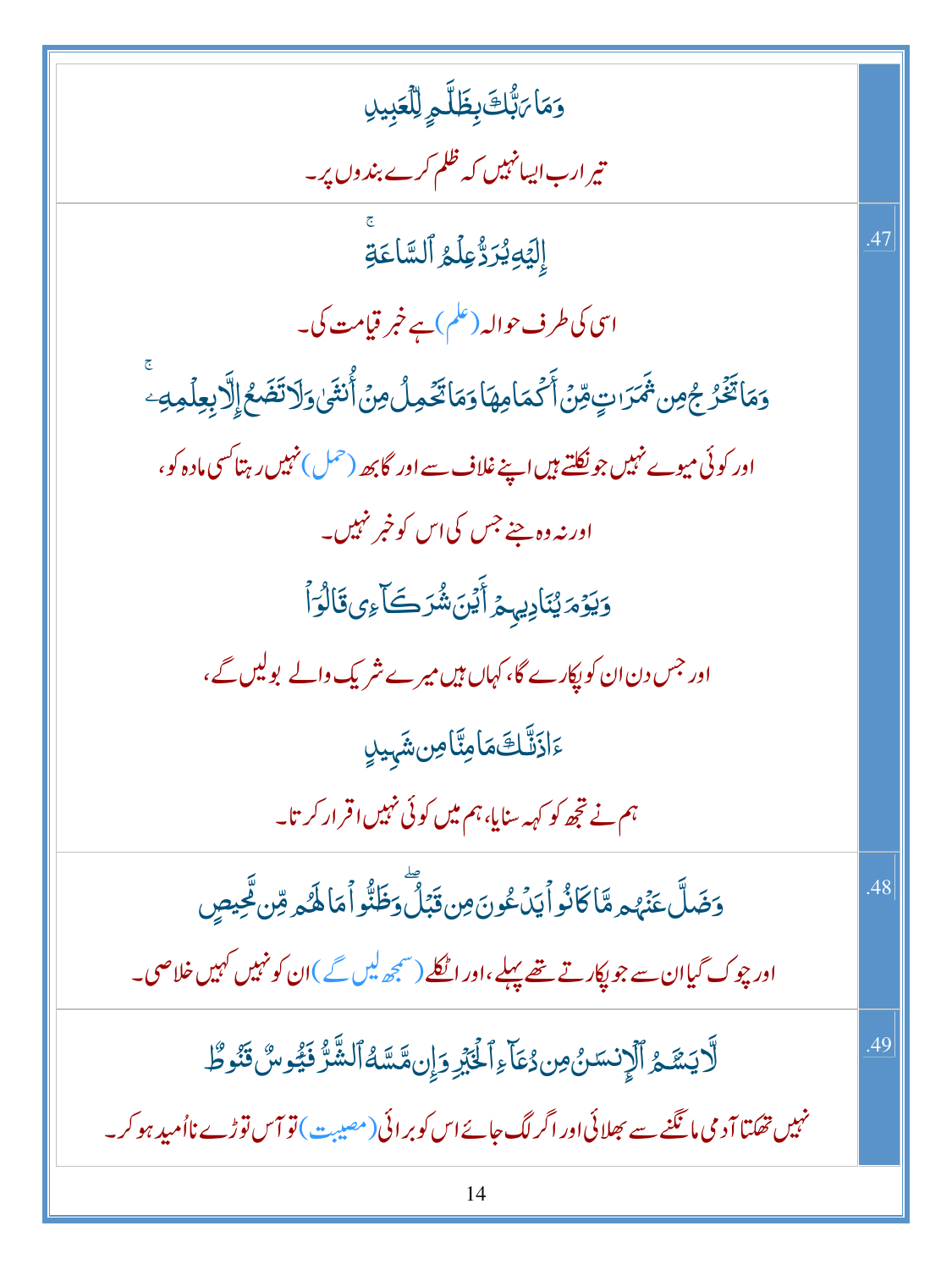| وَلَبِنَ أَذَقَّنَكُمَ حَمَّةً مِّنَّا مِنْ بَعُلِ ضَرَّ آءَ مَسَّتُهُ لَيَقُولَنَّ هَذَا لِي       | .50 |
|-----------------------------------------------------------------------------------------------------|-----|
| اور اگر ہم چکھائیں اس کو کچھ اپنی مہر (رحمت )، پیچھپے ایک تکلیف کے جو اسی کو لگی تھی،               |     |
| تو کہنے لگے گا <sub>پیہ</sub> ہے میرےلا کُق                                                         |     |
| وَمَآ أَظُنُّ ٱلسَّاعَةَقَآلِهَمَةًوَلَيِن تُّجِعُتُ إِلَىٰٓ مَنِّيَ إِنَّ لِى عِندَهُ لِلَّحُسُنَى |     |
| اور میں نہیں سمجھتاقیامت اٹھنی ہے ( آئے گی )،                                                       |     |
| اور اگر میں پھر (پلٹا پآ گیا) گیااپنے رب کی طرف، بیثک مجھ کو ہے اسکے پاس خونی،                      |     |
| فَلَنُنَبِّئَنَّ ٱلَّزِينَ كَفَرُواْبِهَا عَمِلُواْ وَلَنُزِيقَنَّهُمْ مِّنۡ عَذَابٍ غَلِيظٍ        |     |
| سوہم جتادیں گے منکروں کو، جوانہوں نے کیاہے اور چکھائیں گے انکوایک گاڑھی مار (سخت عذاب)۔             |     |
| وَإِذَآ أَنۡعَمۡنَاعَلَى ٱلۡإِنسَسِ أَعۡرَضَ وَكَائِجَانِبِهِۦ                                      | .51 |
| اور جب ہم نعمت بھیجیں انسان پر ، ٹلا جائے( منہ موڑے )اور موڑے اپنی کر وٹ ( اکڑ جا تا ہے )۔          |     |
| وَإِذَامَسَّهُٱلشَّرُّ فَلُودُعَآءٍعَرِيضٍ                                                          |     |
| اور جب لگے اس کو بر ائی (تکلیف)، تو د عائیں کرے ( <sup>لی</sup> می) چوڑی.                           |     |
| <b>قُلْ أَىَءَيْتُمْ إِن كَانَ مِنْ عِندِ اللَّهِ ثُمَّ كَفَرْتُم بِهِ وَ</b>                       | .52 |
| تو <sub>کہہ</sub> ، بھلادیکھوتو! اگر بیہ ( قر آن) ہو اللہ کے پاس سے ، پھر تم نے اس کو نہ مانا،      |     |
| ڡؘڽۡٲؘۻٙڵ۠ <i>؋ڐٞ</i> ۣۿۘۏڧۣۺۣڦؘٵۊؚۣڹ <i>ۘۼ</i> ٟۑڸٟ                                                |     |
| اور اس سے بہکاکون جو دور چلتاجائے مخالف ہو کر۔                                                      |     |
|                                                                                                     |     |